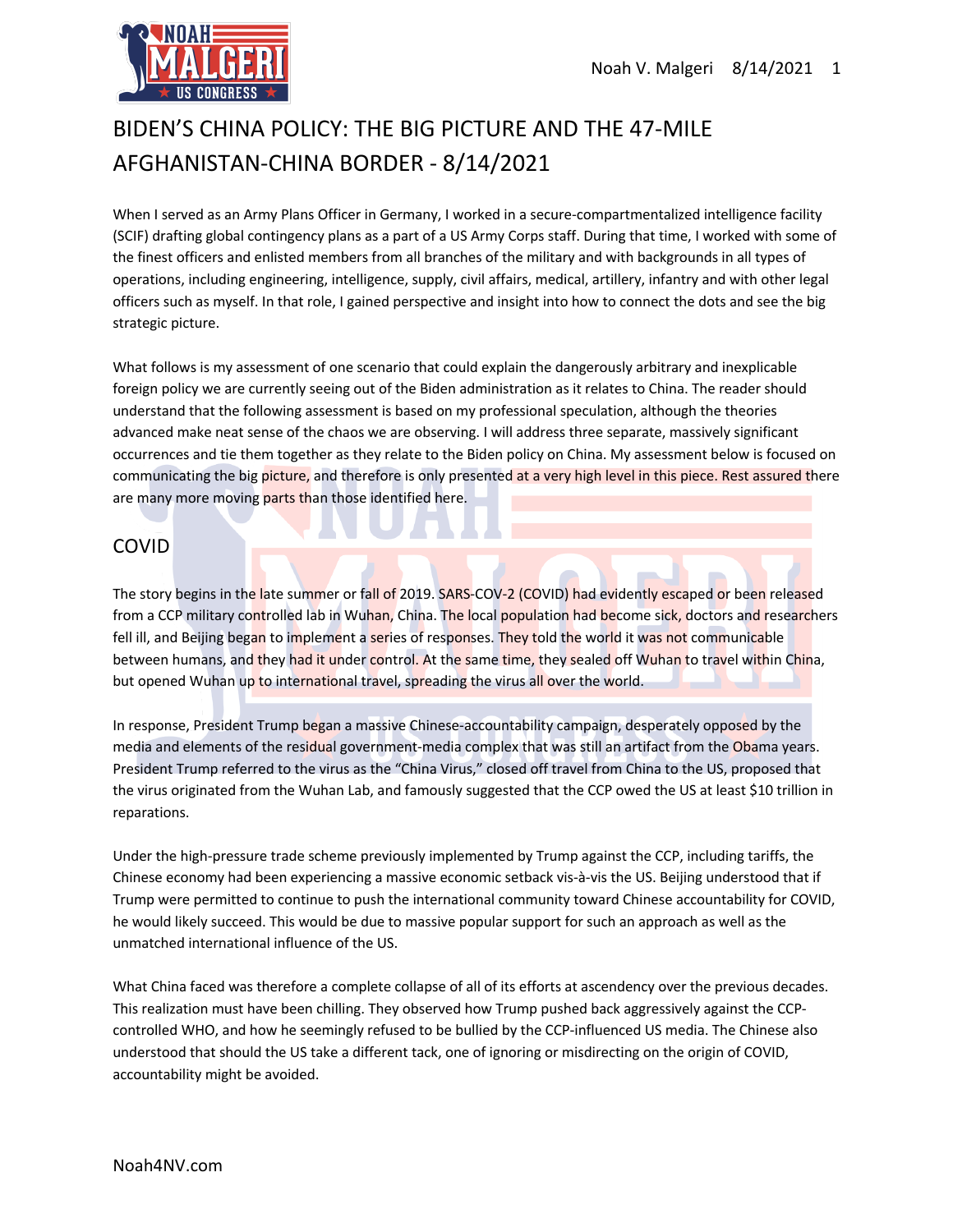

### The 2020 Election

The CCP understood they urgently needed to come up with a plan to save themselves from Trump. They were trapped in a terrible trade situation thanks to Trump's aggressive policies, and were facing looming accountability for COVID, which threatened to set them back decades if not more. They considered their options. They knew that their odds for survival with Trump in office were slim. They had to either get him out (through impeachment or otherwise) or at least, make sure he was not reelected.

China would have most certainly, without any doubt, considered their odds for influencing the 2020 presidential election. I believe they must have been giddy with excitement when they realized how straightforward and feasible it would be to rig a US election.

Dominion Voting Systems is the company that manufactures the computers on which many US states conduct their elections. Dominion Voting Systems is owned by a company named Staple Street Capital. As reported by the Gateway Pundit, "On Oct 8, 2020, Staple Street Capital filed SEC Form D, [showing] offerings and sales amounts of \$400,000,000, with the Sales Compensation Recipient identified as UBS Securities. ... UBS Securities is a Swiss investment bank which owns 24.99% of UBS Securities Co LTD, a Chinese Investment Bank. The remaining 75% of UBS Securities CO LTD is owned by the Chinese government," the report noted. Further, it has been reported that the Core Infrastructure Manager of Information Technology at Dominion Voting Systems, Anthony Huang, worked for China Telecom from 1998-2002. China Telecom is reportedly "wholly run by the Chinese government, and has been identified by the U.S. Department of Defense as having collaborated with the country's military for over two decades."

China must have identified the opportunity Dominion presented. To the extent the CCP determined to interfere in the election, therefore, the question would remain: which candidate to back? Keep in mind the diverse and talented field of aspiring challengers to Trump during the Democratic presidential primary season leading to 2020. There were many popular, dynamic and charismatic candidates, including Sens. Liz Warren, Bernie Sanders, Amy Klobuchar, Cory Booker, Kirsten Gillibrand and Kamala Harris. There were other big names such as Michael Bloomberg, Pete Buttigieg, Tom Steyer, Julian Castro, and Beto O'Rourke.

But there was one candidate who would have been particularly intriguing to Beijing. It has been widely reported that the Biden family received hundreds of millions of dollars from Beijing. In 2014, when then Vice President Biden was in Beijing meeting with Xi Jinping, Hunter Biden left with a \$1.5 billion investment from the Chinese government in his Rosemont Seneca Partners firm, according to a report by Peter Schweizer in his 2018 book "Secret Empires: How the American Political Class Hides Corruption and Enriches Family and Friends." The New York Post reported that "[i]n 2015, a state-backed real estate conglomerate acquired a controlling stake in Rosemont Realty, a sister company of Rosemont Seneca where Hunter served as an advisor. As part of the deal, the Chinese promised \$3 billion for commercial office property acquisitions in the US — a major windfall for the company." The piece further provides that in May 2017, Hunter met with Ye Jianming, chairman of Chinese energy company CEFC, to discuss investment opportunities in the US. After the meeting, Ye reportedly sent a 2.8-carat diamond to Hunter along with a "thank you" card. Additionally, anonymous Chinese donors contributed more than \$22 million to the Biden Center for Diplomacy and Global Engagement at the University of Pennsylvania. Other financial connections between the Bidens and China have been identified, but I present only a sample here to provide some context for what follows.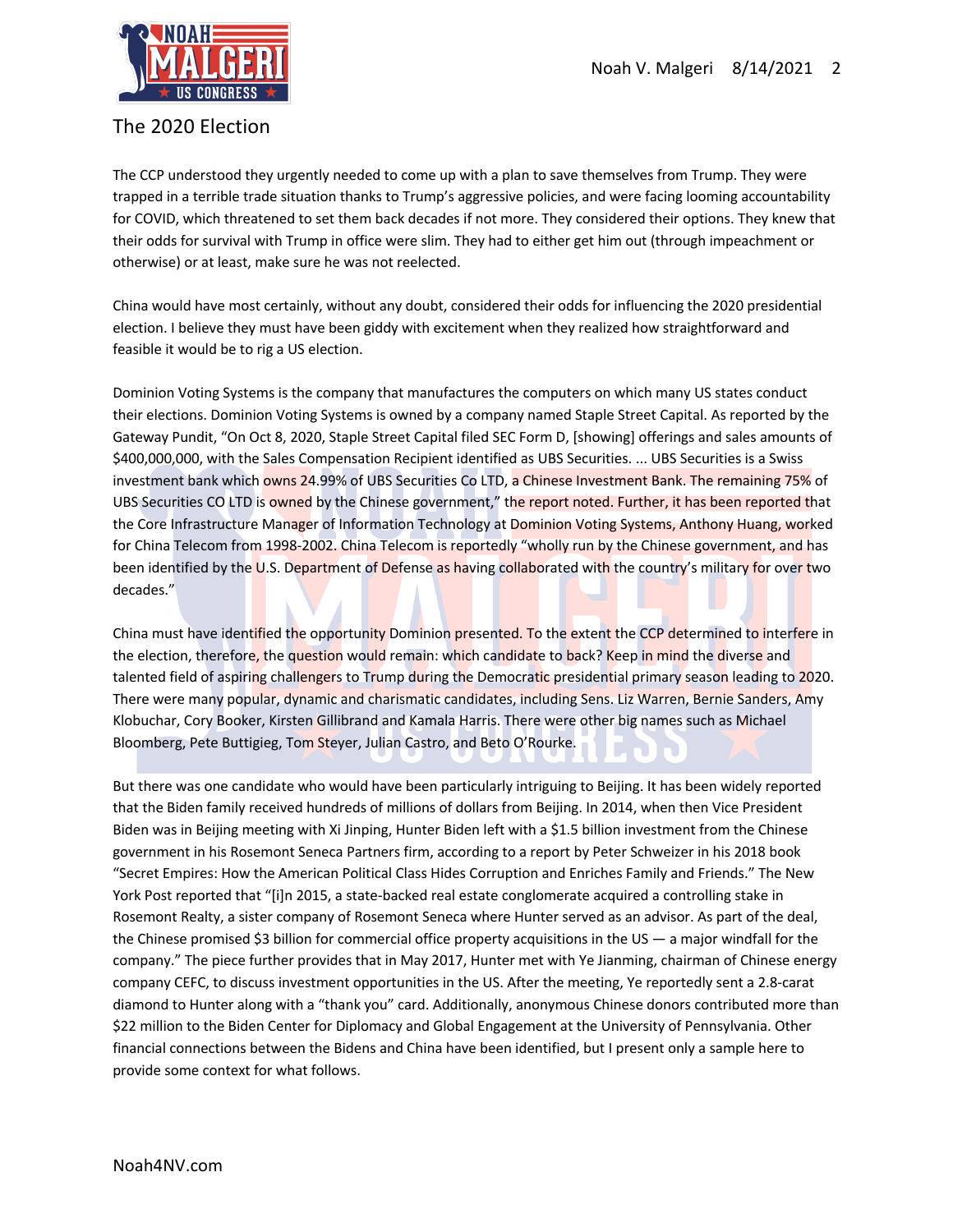

Recall that, for quite some time, Joe Biden was not considered a particularly popular or strong candidate for the Presidency. He placed fourth by votes in Iowa, and fifth in New Hampshire. After that, in a very conspicuous display of coordinated support, the entire Democrat establishment seemed to come to his vociferous aid, and he won the South Carolina primary. This was despite the fact that real questions were being raised from all quarters about Biden's physical and mental fitness. His obvious deterioration, when compared to his demeanor only a few years ago, was quite conspicuous and alarming. Nonetheless, these concerns were aggressively and abruptly dismissed in the media. Would Biden's vulnerability and frailty have proven attractive to Beijing? Maybe. Suddenly, only about 8 months before the general election, ten of his former competitors endorsed him as the nominee. From that point on, Biden was the presumptive nominee.

As nominee, Biden frequently directed pointed criticism at President Trump's response to COVID, in particular to Trump's consistent habit of pointing blame at the Chinese government. Biden called Trump's responses to the emerging virus "xenophobic" and repeatedly criticized Trump's imposition of a travel ban from China.

#### November 3

The 2020 election was riddled with anomalies. From the reporting, the calling of states, the progress of vote counts, the lack of transparency, to the protracted duration of the some of the vote counts, commentators have been speculating about the election with unabating concern every day since it was held. Evidence has been advanced that is alleged to show that Dominion Voting Systems computers were accessed by Chinese actors during the 2020 election. An affidavit affixed to a Georgia lawsuit brought by attorney Sidney Powell claims to present "unambiguous evidence" that Dominion Voting Systems servers were accessible to and were "certainly compromised by rogue actors, such as Iran and China. The Dominion software was accessed by agents acting on behalf of China and Iran in order to monitor and manipulate elections, including the most recent US general election in 2020." Other analyses found Dominion's server has been accessed by a network from Hunan, China. Such activities have widely been cited as possible explanations for the seemingly impossible, official election results observed on November 3, 2020 and in the days and weeks following. Without a doubt, 2020 was likely one of the most controversial elections in modern history.

In the wake of the election, lawsuits have been filed, affidavits of fraud assembled, audits commissioned, and analyses conducted. Much debate remains on what actually took place. What is not debatable is that the allegation of widespread fraud in the 2020 election is one of, if not the most, censored topic in America. No one is allowed to ask any question, no matter how reasonable or obvious, without being aggressively attacked and marginalized by the government-media complex. The Biden administration's DHS has gone so far as to classify claims of fraud in the 2020 election as a "potential terror threat." I can think of no other major political issue of such broad interest and with so many evident questions that has been so ruthlessly demonized and prohibited from discussion. Why is that?

n

## The Biden Presidency

Did Biden really with the election? Is he a CCP plant? Did the Chinese government facilitate a full-scale political coup, with the cooperation of the Democrat Party, within the greatest and most formidable democracy the world has ever seen? What clues can be gleaned from Biden's behavior since assuming office of the President?

#### Narrative Control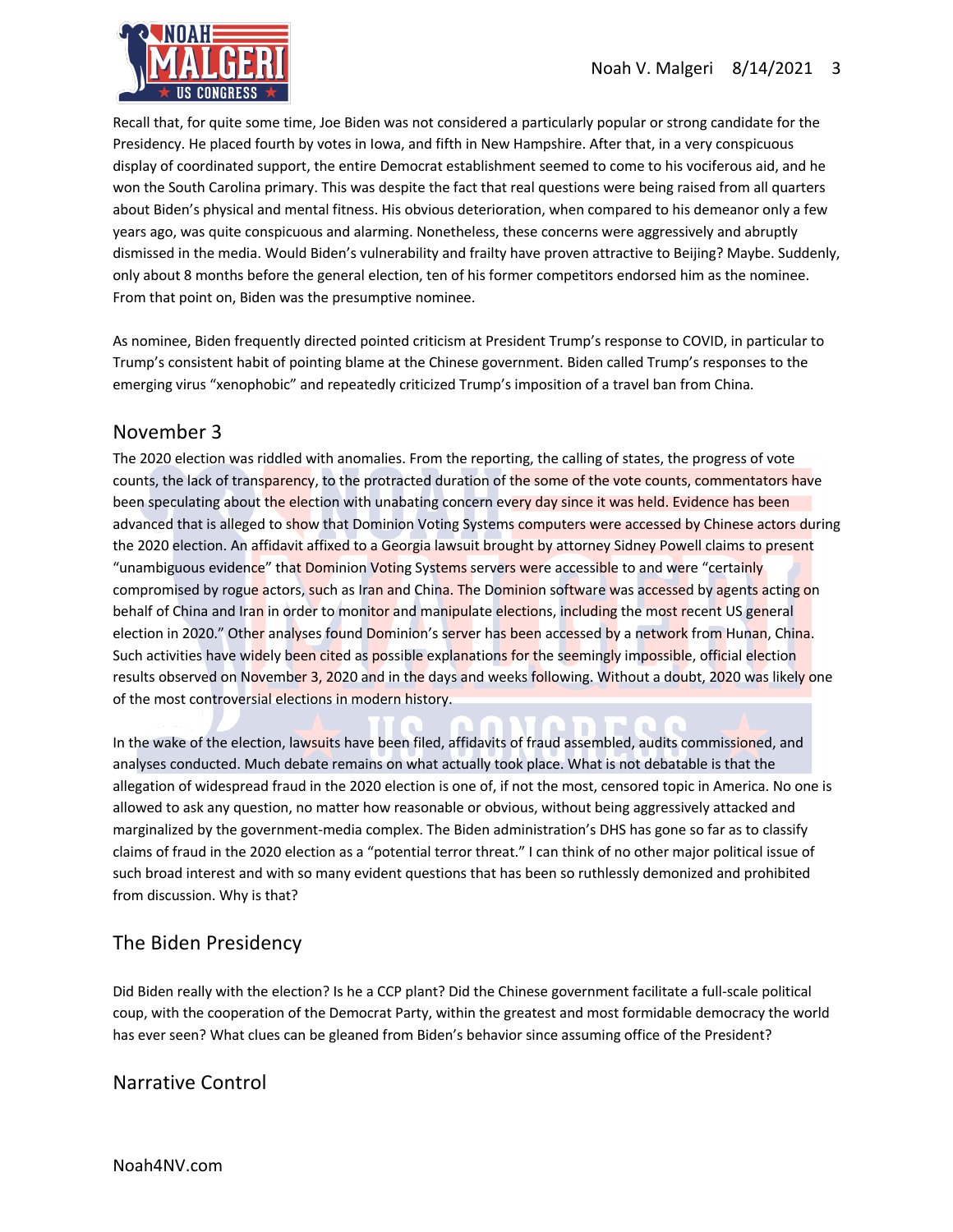

First, immediately upon assuming office, the government-media complex went into overdrive to suppress any suggestion that the virus originated from a Chinese lab. We all remember the "bat soup" theory that was widely offered as the only reasonable explanation. We also remember that anyone who suggested the obvious: that the corona virus might have originated from the corona virus lab operating in the city where the virus appeared, was roundly vilified and cancelled. That is very odd. Why would the government-media complex not want the American people to know the truth about the virus origin? It appeared they were acting to protect the Chinese, but why? Now, of course, we know with almost certainty that the virus was created by Chinese scientists in a lab. The government-media complex was lying.

Whatever the reason, it is clear that the people who least benefited from Biden's approach were the American people, and the people who benefited the most were the CCP.

The practice of carefully-curating the narrative, almost obsessively and without regard for legitimate or widelyharbored questions, has been one hallmark of the Biden administration and its media confederates. So has the practice of demonizing those who subscribe to or raise the possibility of any counter-narratives. The Biden administration, in partnership with their media allies, have systematically policed the avenues of formerly-free expression, such as the major social media platforms, to squelch any question, any dissent, and any conversation, even as they change the official narrative on a near-daily basis. This type of censorship is the norm in the Chinese police state, but thankfully has remained a mostly foreign experience for most Americans, until today.

There have many other actions taken and decisions made by the Biden administration that appear to be directly harmful to US interests and beneficial to the CCP of China. However, I am going to omit discussion of those here, and skip directly from the most salient, Chinese, and pervasive aspect of the Biden administration (narrative control and propaganda), to the most recent issue that has arisen: that of the US withdrawal from Afghanistan.

# Afghanistan

After the US invasion of Afghanistan in 2001, the US went on the build some of the most robust military, intelligence and diplomatic apparatus in the US inventory, right in Afghanistan. One can appreciate why: Afghanistan lies in one of the most strategically important areas of the world. Afghanistan shares a 572-mile-long border with Iran. And, critically, the worn-torn country shares a 47-mile-long border with China! Notably, the two main countries alleged to have hacked our 2020 elections were Iran and China.

Until just days ago, the US maintained an enormous military presence in Afghanistan. At Bagram Airfield alone, which covers 6 square miles, over 40,000 people have been employed at any given time and over 100,000 US troops have spent time there. The prison on the Airbase holds nearly 5,000 inmates at a time. Major medical facilities, two massive runways, parking spots for over 100 fighter jets, all exist at Bagram, which reportedly cost over \$800 Billion to construct.

The US spent 20 years in Afghanistan, undoubtedly using the country as an outpost to conduct intelligence gathering against regional powers such as China, Pakistan and Iran. Then, very abruptly, President Biden decided to pull everyone out with no warning or explanation and go on vacation to Camp David. Meanwhile, Taliban warlords have now inherited the billions of dollars of military equipment and facilities abandoned by the US.

It is painful, as a veteran of the Global War on Terror, to witness the utter contempt displayed by Biden to the thousands of US veterans who have served in that fight over the last two decades. Biden has gifted our sworn